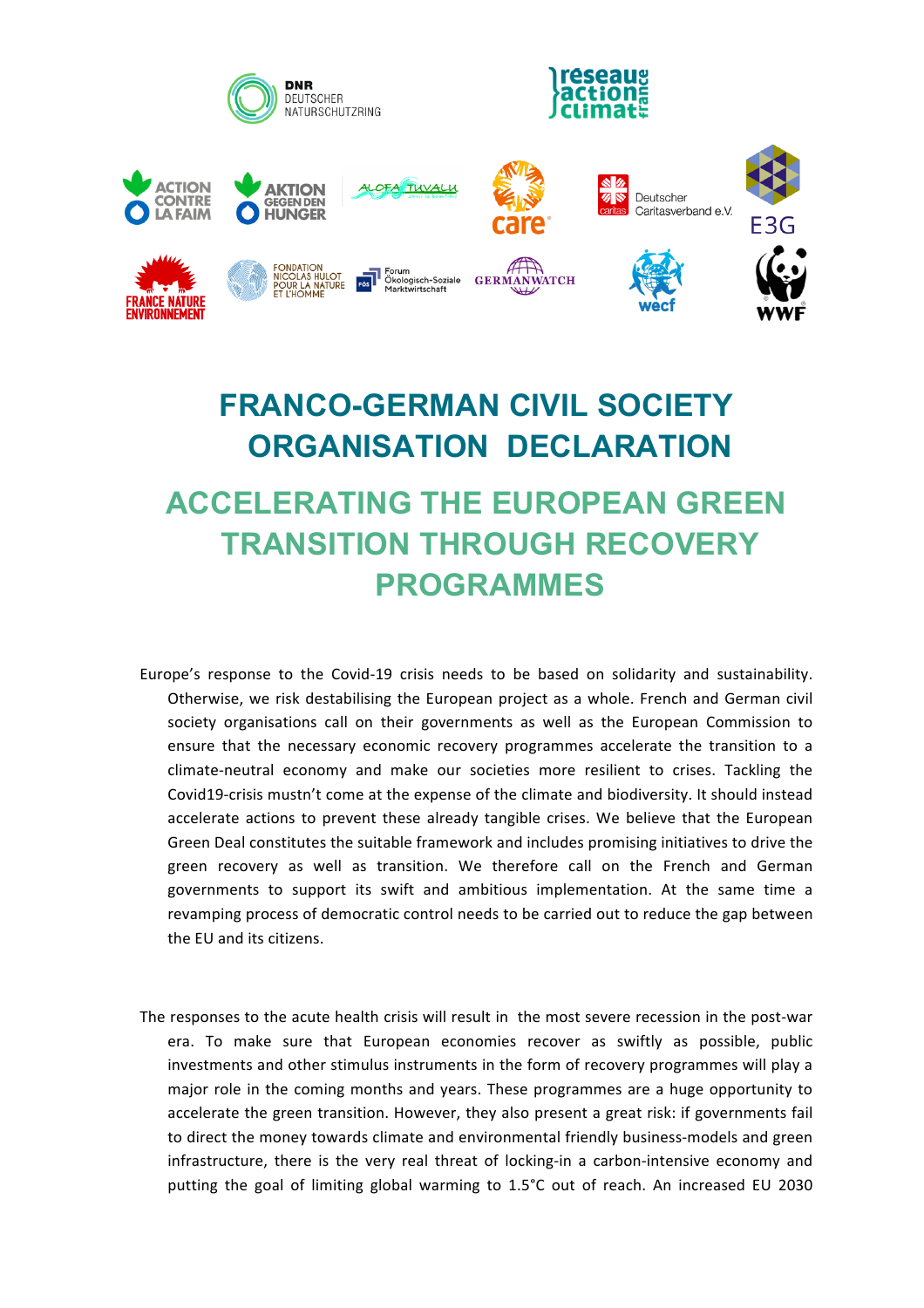target shows the direction of travel and is essential to provide credible guidance to the markets. In line with climate science, we call on the EU to assume responsibility for a greenhouse gas reduction of at least 65%, recognising that serious steps towards this goal present a challenge for some actors.

## **Ensuring high green investment capacities during and after the Covid19 crisis**

- **Strong conditionality for investments:** Increased public investment is crucial, but it should serve to build up green infrastructures and accelerate the transition instead of artificially keeping fossil business models alive. In exchange for more financial flexibility and solidarity, the European Commission should assess national recovery plans and ensure that they 1. are in line with the 2030 milestones on a trajectory to limit global temperature rise to  $1.5^{\circ}$ C, 2. comply with the criteria of the EU Sustainable Finance Taxonomy, 3. are not targeting activities that are harmful for the environment and climate, including nuclear for instance.
- **.** More European Solidarity is needed to enable all Member States to undertake the necessary investments in their green recovery. The recent decision of the German Constitutional Court regarding the ECB shows the need for political solutions. The Franco-German proposal of a European Recovery Fund is a positive step toward the necessary solidarity and the mutualisation of risks and investments within the EU after the unprecedented pandemic. It should support Member States recovery plans and be based on concrete and strict environmental conditions in order to fully contribute to the European Green Deal.
- Open space for public green investments: the flexibility of the Stability and Growth Pact should be maintained during the recovery phase (at least for the next 2-3 years). The Stability and Growth Pact must also support the objectives of the Green Deal in the longterm. We therefore support the European Commission when it considers that a reform of the Stability and Growth Pact should promote green investments. In order to allow for required public investments in climate-neutral infrastructures to meet targets aligned with science as well as established resilient levels of functioning in other public goods such as health and education, constraints resulting from the deficit rules need to be removed where needed while respecting the balance of objectives related to the rules.
- **Short-term safeguard and bailout measures should be limited to immediate relief programmes** in order to ensure liquidity, save jobs and limit social impact as well as they should be, in the case of firms, conditioned to environmental mid- and long-term objectives and trajectories. Supported companies should set clear milestones on the path to GHG neutrality.

## **Strengthening the international dimension of the European Green Deal**

**•** Strengthened international cooperation and additional solidarity efforts are needed to support the recovery in developing countries, especially the most vulnerable to climate change, and within countries the most affected groups of population. This must be done in a way that promotes adaptation and builds the resilience of societies, including health systems, climate and social resilience, in a gender-responsive and rights-based manner. Accelerating the shift from fossil fuels to renewable energy sources with its multiple cobenefits will contribute to this alongside the mitigation benefits. Moreover, in a context of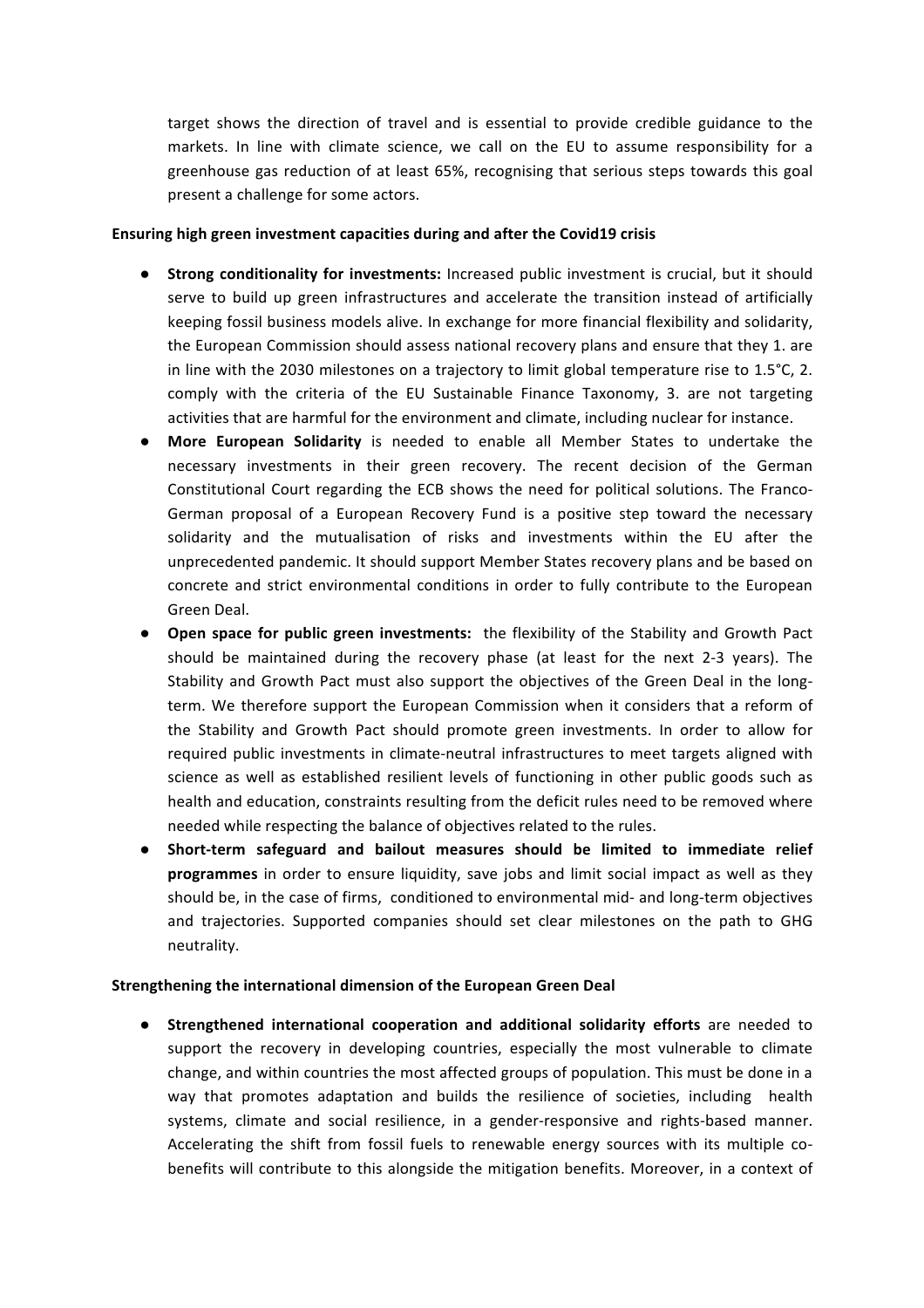growing vulnerabilities and persisting impacts of climate change, France and Germany should commit to further increasing their own climate finance, and support increasing the EU's overall climate finance, after 2020 taking their 2020 climate finance commitments as a floor $^1$ .

● Harmful production methods must not be shifted to the global South. Instead, a reorganization of the global production and consumption models is needed and it needs to be ensured that production methods for the Global South are not based on harmful production methods themselves. This applies to energy-intensive industries, for mining and for agriculture and livestock farming with their enormous land use, massive intervention in water cycles and destruction of nature. The **European economic, trade and agricultural policies must therefore be coherent in its international relations** with its own goals for the mitigation of climate change and environmental degradation.

## Complementing Green recovery programmes with a swift and ambitious implementation of the European Green Deal.

Focus sector: industry. Decarbonising the European industry is a crucial task and the European Green Deal offers some promising initiatives that need to be shaped in the most ambitious way possible. With industry also being severely impacted, it is important to use the opportunity of recovery programmes to put the sector on a climate-neutrality course.

- **.** Industrial strategy: the strategy should open the way for a legislative package tackling industry decarbonisation that turns European industry into a real circular economy, thereby making it less dependent on global resources and thus more resilient. Further instruments to incentivize the decarbonisation of the sector should be explored such as a carbon product surcharge and carbon contracts for difference (CCFD).
- A substantial reform of the **EU Emissions Trading Scheme (EU ETS)** to align the linear reduction factor with the long-term net-zero goal - noting that the signatories support a netzero goal well before 2050, preferably 2040 - is necessary as well as an ambitious revision of the Market Stability Reserve (MSR), as the latter is unfit to deal with current or future challenges to the EU ETS. Additionally, a carbon floor price is needed.
- The extension of the EU ETS to transport and heating should not be an option, since these need higher CO2-prices to decarbonise and current EU ETS prices would severely delay the transition. Other instruments are much more efficient to drive decarbonisation in the sector, especially CO2 norms for cars and trucks. Moreover, due to the price volatility of the EU ETS such an extension would also pose severe social and acceptance risks.
- **A Border Adjustment Mechanism** could be an interesting instrument if there is a complete stop of the free allocation of ETS allowances for energy intensive industries.

Focus sector: mobility. The mobility sector is crucial to achieve our climate targets, yet its emissions are still rising. Strict conditionalities for public support or bail-outs are therefore needed to ensure a real change.

**Support for low-emission mobility**, especially railways for passengers and freight in the context of the 2021 European railway year is now needed. This should include dedicated

 <sup>1</sup> http://www.caneurope.org/publications/can-europe-positions/1885-making-the-european-green-deal-work-for-international-partnerships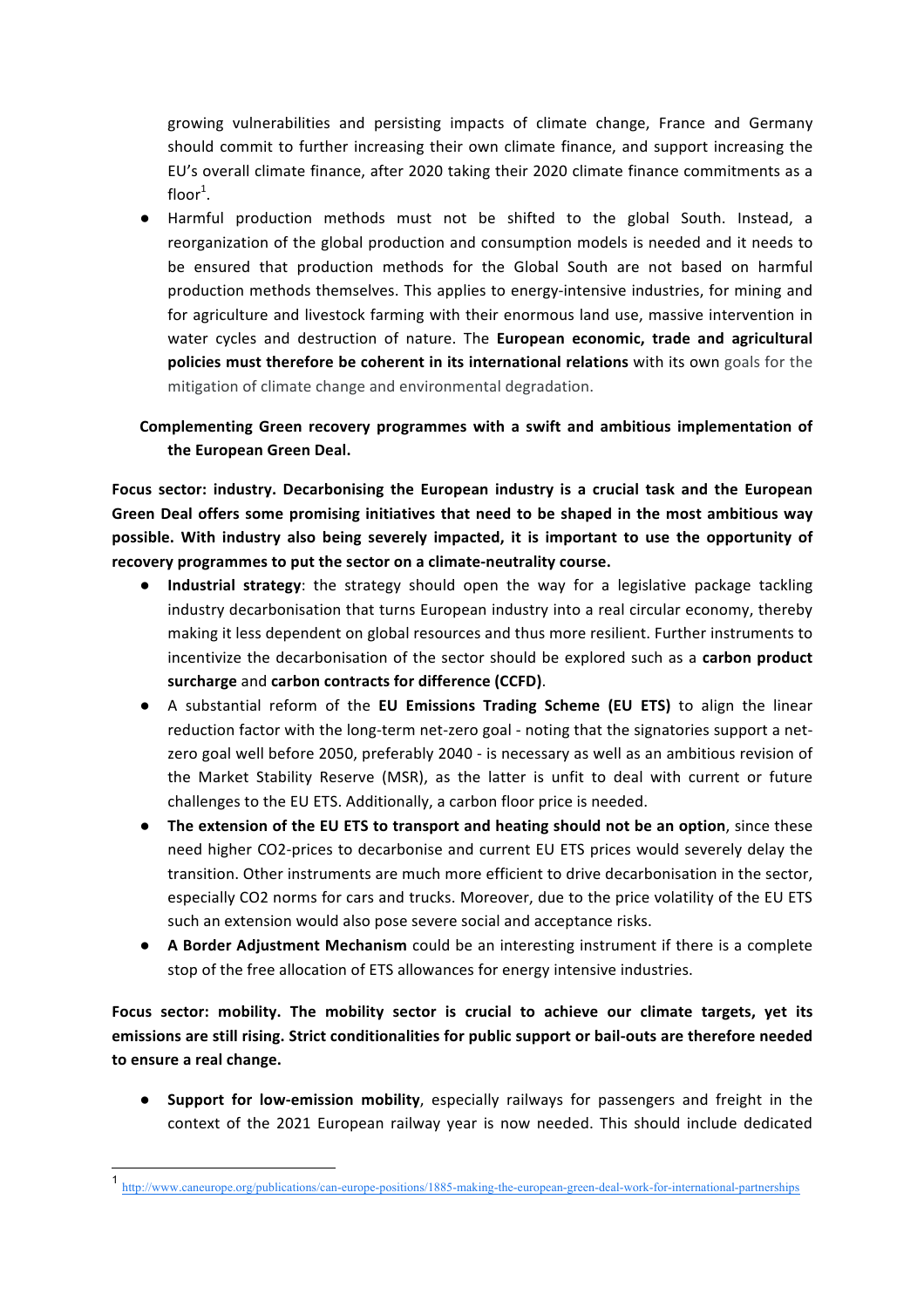investments in infrastructures to improve low-emission mobility conditions, taking into account the necessary fight against air pollution which is the cause of 500 000 premature deaths in the EU every year. It should also include social incentive prices to facilitate access of low-income citizens to this transport mode.

- **Transformation of the car industry:** The Covid-19 crisis should not be an excuse for delays in the implementation of the 2020 CO2 norms for the car industry. On the contrary, public authorities should push car manufacturers to drive the transformation of the industry to low-emission vehicles and services. This includes the strengthening of CO2 norms for 2025 and 2030 as planned by the Green Deal in 2021 in line with a more ambitious climate target.
- **Aviation**: safeguard measures should be limited to rescue programmes in order to save jobs and limit social impact and should be strictly conditioned to clear trajectories of emission reduction in the sector. Such measures should come in a package with an end of fiscal support for aviation in Member States, especially by introducing a kerosene tax and the full auctioning of ETS allowances, and with EU air traffic reduction, especially on routes where low emission alternatives exist.
- $\bullet$  **Just transition plans in the mobility sector:** the aviation and car industry should be obliged to plan and anticipate the social dimension of the coming changes in those sectors in order to limit the social impact of the transition and to support training for future jobs.

Focus sector: Agriculture. Resilience and sustainability of the food and agriculture sector must be improved by re-setting the agriculture sector towards producing good and healthy foods under decent working conditions for farmers and firms in the regions instead of depending on volatile world market prices and cheap labour forces. This is especially the case for the meat and dairy sectors which are the largest emitters of greenhouse gases in EU agriculture, where the world market prices cannot cover the costs of a sustainable and climate friendly production in the EU.

- **The Common Agriculture Policy should be recast** to reflect environmental goals including earmarking for biodiversity and climate measures of high quality. At least 70% of the CAP budget must be dedicated to environment, climate and animal welfare measures. It should dedicate funding to the maintenance and development of agroecological systems and especially of organic farming which is much more job intensive than conventional farming. Air pollution must be included in the conditionality as well as crop rotation including pulses to reduce GHG emissions, and the link between animal and feed production. Direct payments per hectare need to be phased out gradually during the next CAP period and be replaced with more targeted measures. The new instrument of Eco-Schemes is a chance to accelerate the much-needed transformation of pillars.
- **Farm to fork strategy and Biodiversity Strategy** must ensure a clear path with quantified targets to reduce for example the use of pesticides (-50% by 2025) and synthetic fertilizers (-35% by 2030). They must inform the National Strategic Plans and their evaluation by the Commission.
- **Strengthen our autonomy in the production of pulses**: governments must develop and implement plans to be autonomous in the production of pulses to reduce our dependence on imports, which is the main cause of deforestation in producer countries. This requires in particular public investment in agronomic research on vegetable proteins, a massive investment plan in plant protein transformation tools within territories